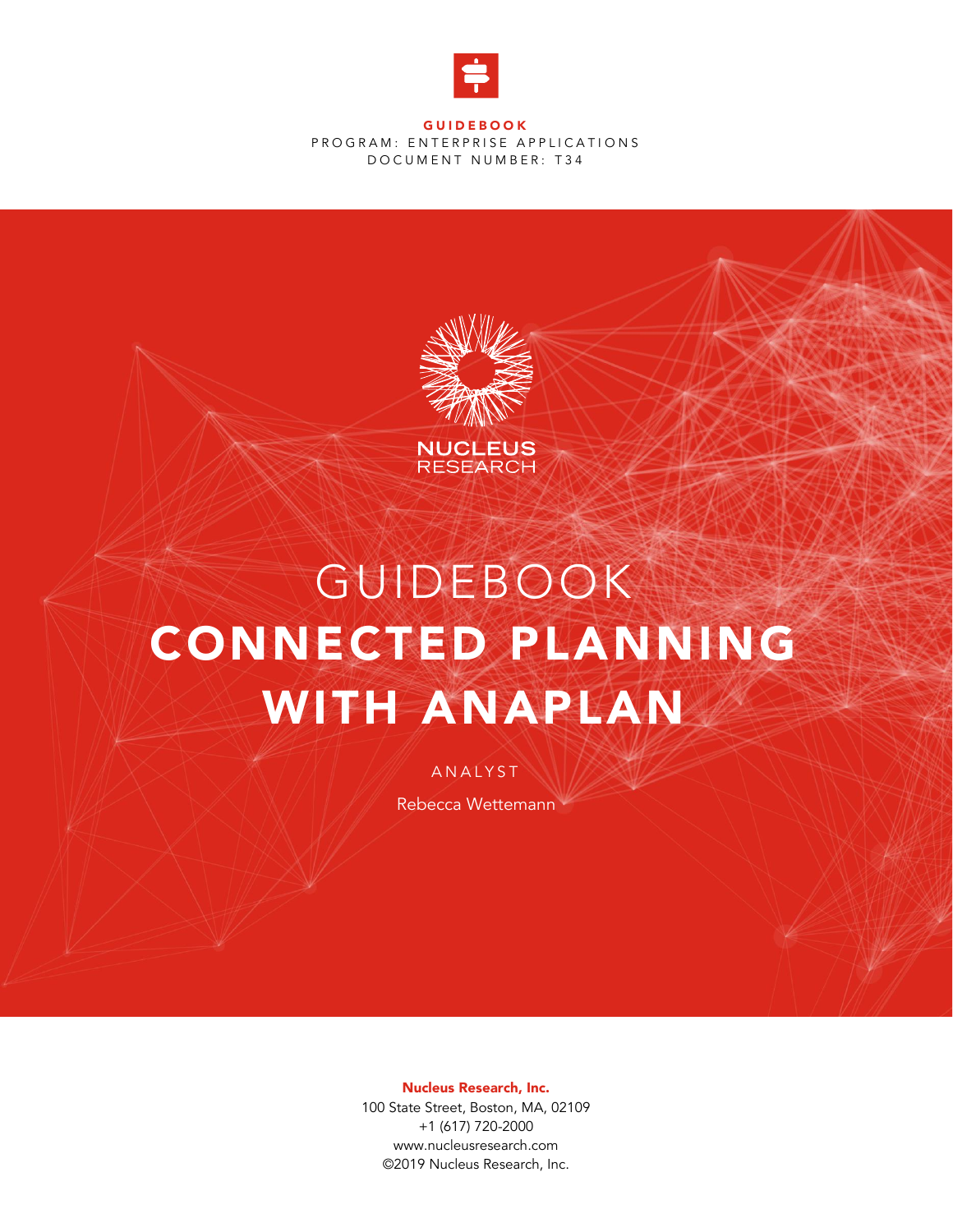## THE BOTTOM LINE

Companies are increasingly challenged to make faster decisions and execute them across all pillars of operations. From sales and marketing to inventory, finance, supply chain, human resources, and operations, managers need access not just to timely data but to tools that enable them to understand that data and the potential impact of their decisions across the business. The Anaplan Connected Planning platform enables planners and managers to pull together data from disparate operational systems and applications and understand it in real time, breaking down disconnected budgeting and planning processes and enabling rapid data-driven change. Nucleus found that Anaplan customers adopting a connected planning strategy were able to drive faster decision making, increasing manager productivity while accelerating planning and reporting, reducing costs, and increasing flexibility.

## THE SITUATION

The nature of planning has changed, from an annual or quarterly process to an ongoing effort by managers to optimize their business. Managers across marketing, sales, operations, human resources (HR), information technology (IT), and supply chain need rapid access to actual data so they can plan and pivot faster and more often, and finance needs to understand the immediate impact of those pivots on the bottom line.

The need for technology to support planning has changed as well. Historically, planning applications were used by a few in finance and planning, with line of business managers relying on spreadsheets to review their budgets and provide input. This resulted in a planning process that was inherently:

- Unproductive. Multiple revisions and slow planning cycles impacted the overall productivity of line of business managers and drove additional headcount in finance and planning departments.
- Slow. The time required to gather, assimilate, and analyze data from multiple operational systems meant dramatically slowed time to decision, and forced businesses to make decisions with imperfect or old data.
- Disconnected. Without timely access to data for decision making across interdependent processes, managers couldn't plan their operations effectively. This lack of connectivity also supported a culture where data wasn't transparently shared and was often open to debate.

Traditional planning tools have continued to have limited adoption because of these challenges. In late 2018, Nucleus analyzed the worldwide state of planning by analyzing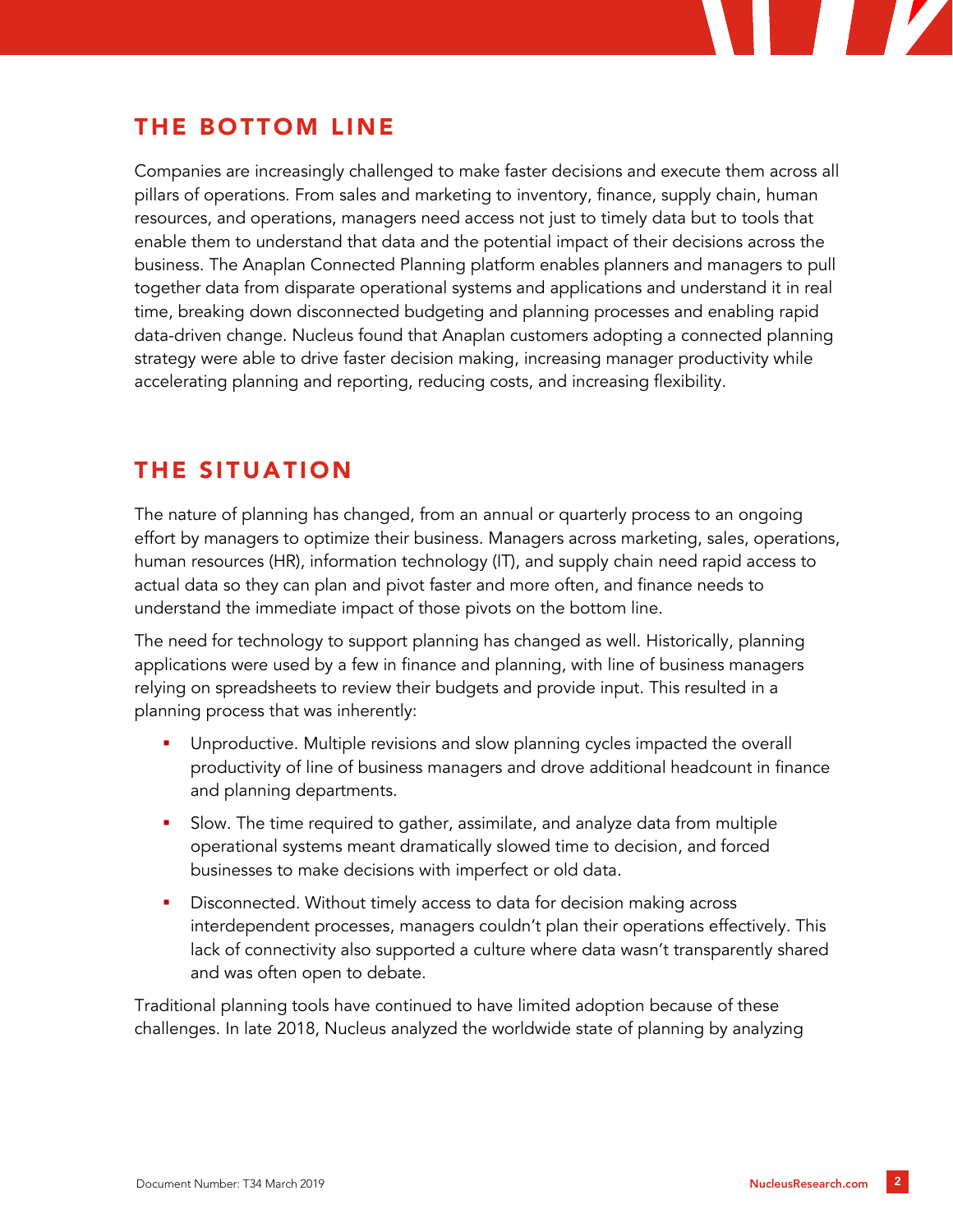

Nucleus ROI case study data and conducting in-depth interviews with 32 organizations who used spreadsheets and other tools to support their planning processes. Using this data to estimate the breakdown of employees by department involved in planning processes across specific departments (sales, marketing, finance, supply chain, human resources, IT, and operations), we applied the breakdowns to International Labor Organization (ILO) data on employees in managerial (planning) positions by region. Based on this analysis, we found approximately 72.1 million individuals were involved in planning worldwide. The majority of managers responsible for planning were still relying on spreadsheets or custom applications to support their efforts, with only a small percentage using packaged commercial applications.

> More than 72 million workers are involved in planning worldwide, with the vast majority using spreadsheets.

At the same time, the term "Connected Planning" has gained ground as a new approach for planning, one in which real-time data is key and decision making is dynamic and interdependent. In connected planning, for example, marketing uses actual sales data to reevaluate marketing funding allocations on an ongoing basis. To better understand the nature of connected planning and the benefits Anaplan customers are achieving from a connected planning approach, Nucleus conducted in-depth interviews with a number of Anaplan customers.

# CONNECTED PLANNING

The concept of connected planning has grown as managers have sought to accelerate decision making using actual real-time data and focus on future planning rather than simply analyzing old data. Rather than trying to combine separate data siloes or create planning processes based on historical data, connected planning uses a single platform to share data so it can be accessed and analyzed by users across the business for both financial and operational planning. In conversations with Anaplan customers, Nucleus found that examples of connected planning included:

Adjusting sales quotas on an ongoing basis and immediately understanding the impact of adjustments on sales, inventory, and compensation.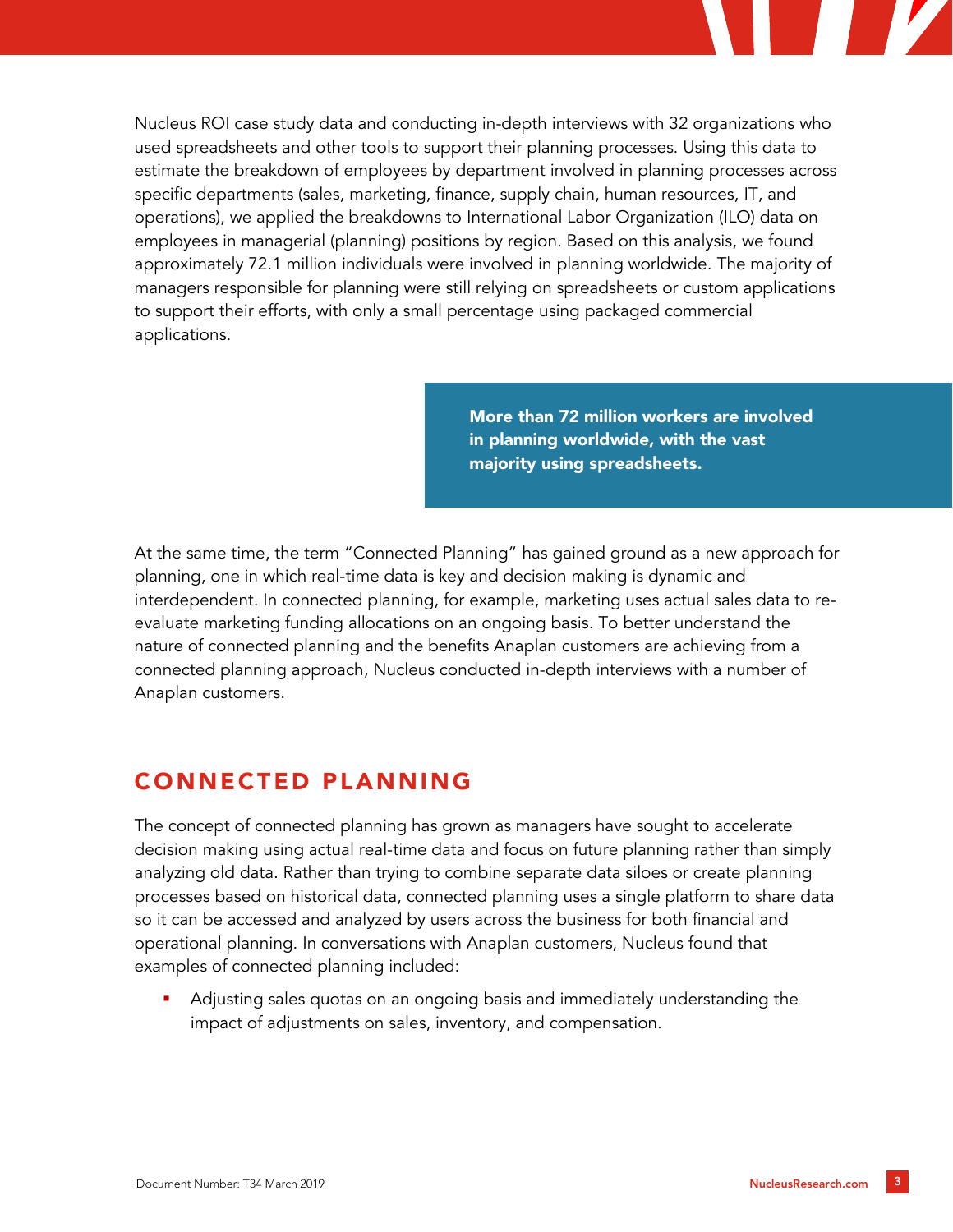- **•** Delivering financial reports within days after a quarter close and providing guidance within a week of annual close based on continuously updated operational and financial data.
- Managing a portfolio of projects based on real-time operational data from a variety of external sources and tying that data back to actual project costs to reallocate resources for accelerated outcomes.
- **■** Using real-time data on professional services staff availability to optimize profitability when costing and bidding projects and hiring additional resources.

In short, connected planning accelerates a company's ability to gather, consolidate, and agree on data, allowing planners to focus instead on analyzing data, identifying risks and opportunities, and making decisions using more sophisticated what-if analyses and predictive techniques.

# THE SOLUTION

The Anaplan Connected Planning platform enables planning and line-of-business managers to rapidly create plans, model scenarios, and build forecasts to increase the efficiency and accuracy of the planning process to reduce risk and costs. Main features of the solution include:

- **•** Support for strategic and corporate plans, annual budgets, and forecasts, with driver and assumption-based plan capabilities, role-based views, and top-down and bottom-up views.
- **•** Version and scenario modeling capabilities, including support for multiple versions and scenarios with centralized control and versioning, and support for complex multidimensional "what if" analyses.
- **■** User-owned business rule creation with no coding, and drag-and-drop modification of hierarchy rollups, currencies, charts of accounts, and other business rules.
- **•** Support for revenue planning and forecasting with more than 15 unique revenue models including support for multiple currencies, and CAPEX planning with multiple depreciation methods and payment plans.
- Personnel planning capabilities including planning at the group, role, or individual level; the ability to split, transfer, and adjust headcount across hierarchies; and automating key calculations related to benefits and salaries.

The functionality is delivered on Anaplan's cloud-based platform, which supports real-time scalable modeling and calculations through in-memory processing. In addition to the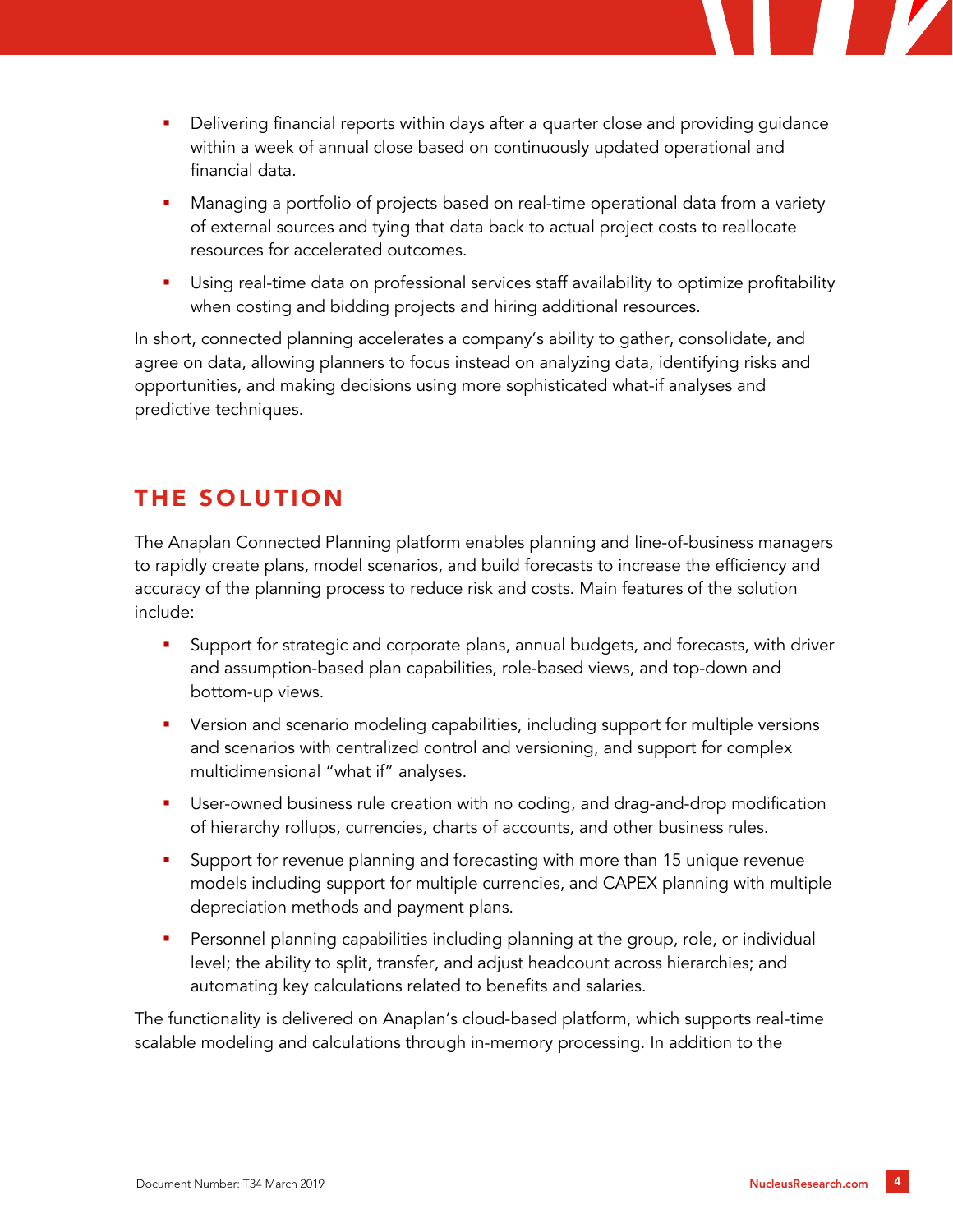standard templates and publishing features, users can access applications and templates from Anaplan's App Hub to manage planning of different processes across key business functions, including sales, marketing, HR, IT and operations, finance and budgeting, and supply chain. Nucleus found that customers were using Anaplan to support various planning and budgeting processes including:

- Sales performance, including incentive compensation, territory and quota planning, sales forecasting, account segmentation and scoring, and sales capacity planning.
- **Example Financial performance, including financial budgeting, planning and forecasting,** covering workforce, capital expenditures, operational expenses, revenue forecasting and profitability analysis, tax and treasury planning, financial consolidations and reporting, and long-range planning.
- **E** Supply chain performance, including demand planning, supply planning, sales and operations planning, inventory, and merchandise optimization.
- Workforce plans and performance, including headcount planning, succession planning, and global compensation.
- Marketing performance, including trade promotion planning, pricing optimization, and marketing budget and resource management and attribution analysis.
- **·** IT performance, including project budgeting.

## WHY ANAPLAN

Nucleus found that, before adopting Anaplan, many customers were using a combination of traditional on-premise corporate performance management (CPM) applications, custombuilt applications maintained by IT, and spreadsheets. These customers tended to face the same problems: a disconnected, time-consuming planning process that lacked both a single version of the truth and a consistent way to cascade down or roll up changes. Nucleus found that customers were attracted to the Anaplan platform for three main reasons: high usability, Anaplan's single-platform approach for enterprise-wide planning, and scalability.

#### **USABILITY**

Customers cited high usability as a key factor in choosing Anaplan. An intuitive user interface that required minimal training to use, as well as the ability to make changes without the need for consultants or IT intervention, enabled managers to rapidly learn to use Anaplan and create new models based on business needs. Customers said: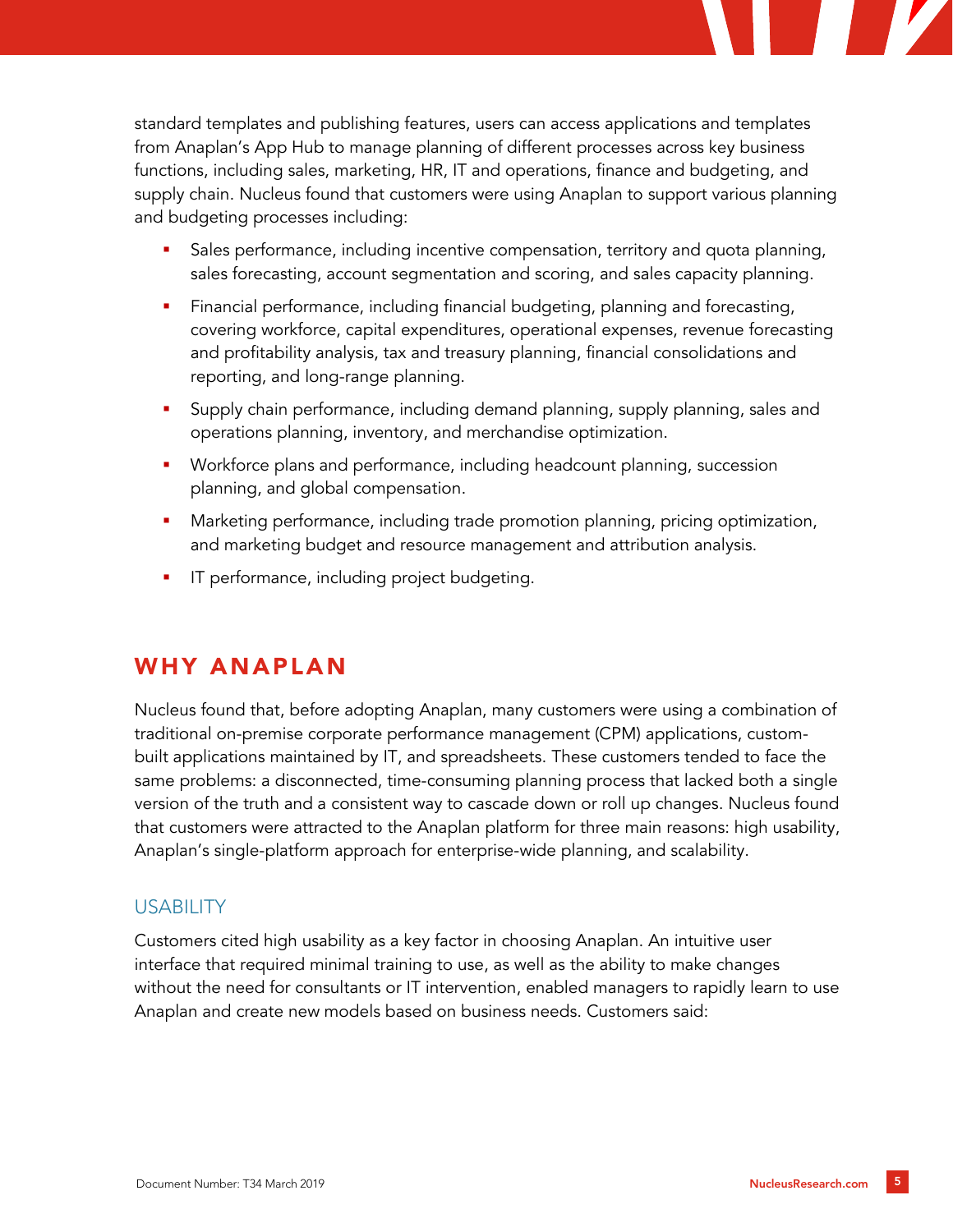- *"With our business it was as simple as being able to do a reorganization with a constantly evolving business, things are changing, and having flexibility in the tool enables us to adapt quickly instead of bringing in consultants to restructure things."*
- *"It had high usability for analysts. We can build our own reports; we don't have to rely on other groups to get something up and running quickly."*

#### A SINGLE PLATFORM

At a high level, Anaplan's single-platform approach is about providing a single application layer with common and consistent data that can be used for planning across all pillars of the business. Operationally, the single-platform approach enables companies to use a common approach for modeling and planning across all areas of the business, building reusable models and components that accelerate the plan-building process while ensuring consistency. Nucleus found this approach, as opposed to traditional planning tools that were developed and used on a divisional or departmental basis, was critical to a connected planning strategy. Anaplan's investments in AppHub, including pre-built templates and apps that users can access and adapt to meet their needs, were also compelling. Users said:

- "We now have a solution that everyone can use. Everyone is making decisions off of *the same data, and we're defining things once."*
- *"With our old tools, so many people had touched it it wasn't scalable and wouldn't*  adapt to our needs. With Anaplan we structure the models once and we can be *more strategic instead of in the weeds of our models."*
- *"We look at Hub for different templates of specific models and use those for ideas as to how we can best use Anaplan's capabilities."*

#### SCALABILITY

Nucleus also found that companies seeking to manage connected planning with multiple source data systems and multiple groups of users found Anaplan's scalability to be critical to their needs, particularly compared with other applications and systems that were not architected for broad connected planning processes. Customers said:

- *"We outgrew our former solution – multiple users were stepping on each other trying to run calculations. Anaplan gives us a real cloud solution with dynamic calculations."*
- *"We had [a legacy on-premise application] but we were looking for something more dynamic, it wasn't up to the database level that could handle this."*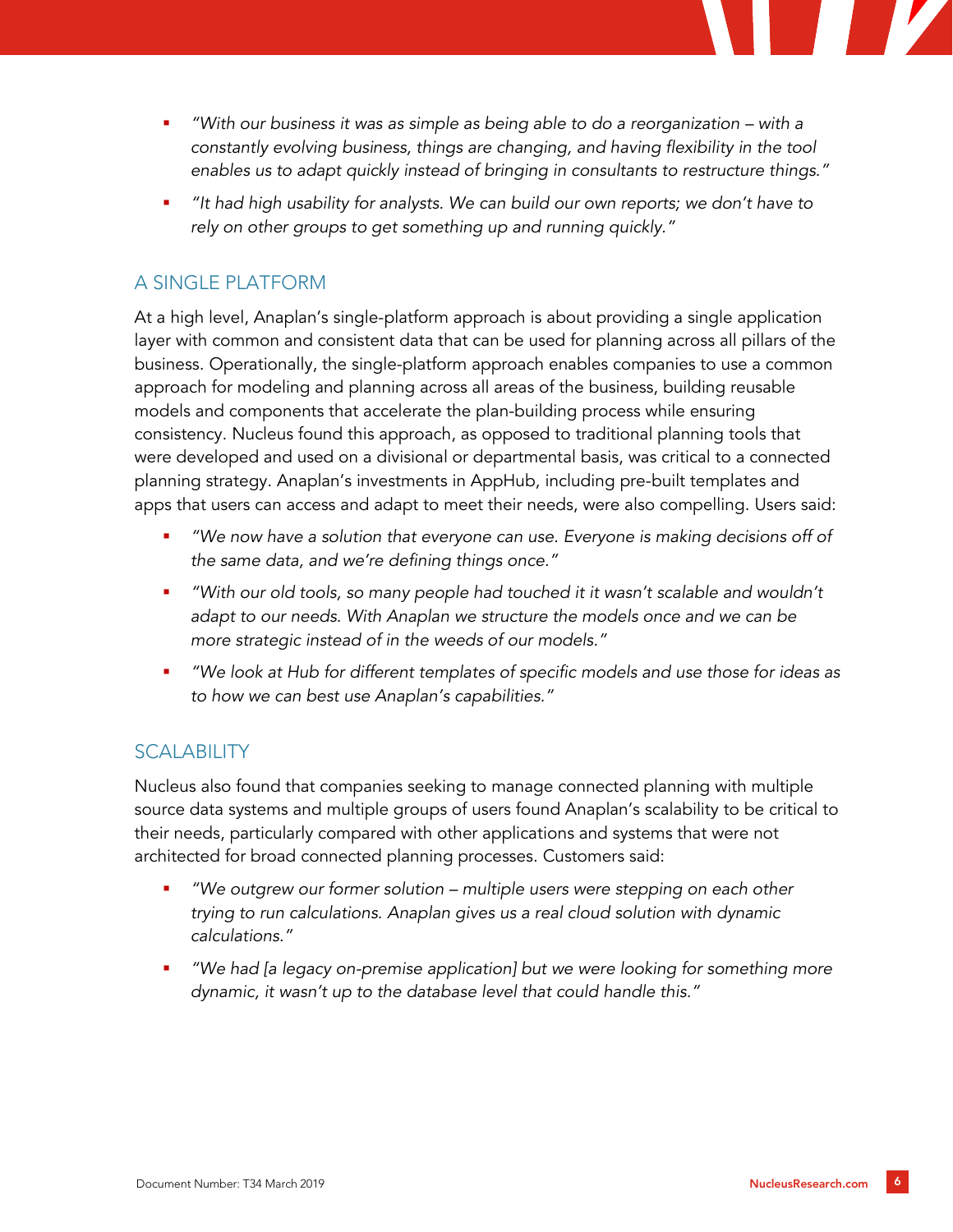## KEY BENEFIT AREAS

Nucleus found that the key benefits customers achieved from Anaplan Connected Planning included increased productivity and visibility, accelerated time to insight, improved budgeting, and reduced risk.

> Finance and planning staff increased productivity by an average of 30 percent using Anaplan.

#### INCREASED PRODUCTIVITY

Nucleus found increased productivity, both for line of business managers and those in finance and planning roles, was a common benefit for Anaplan customers. Productivity gains fell into two main categories: increased productivity for finance and planning staff, and increased productivity for managers involved in the planning process. Customers said:

- *"Now that we have a financial model everyone can use, we can extract more value per person. We had two analysts and created Anaplan as our third – we have a lean team with a more sustainable solution without an additional person instead of managing spreadsheets."*
- *"We're growing year on year. Without Anaplan we'd have another three to four headcount but now we're able to do more."*
- *"Something that took us five to seven hours in the past to pull data on we can now see immediately, and, if we make a change, we can see the outcome."*

Productivity gains for managers ranged from 2.5 to 10 percent.

Nucleus found that the average increase in productivity for finance and planning staff was 30 percent, with some organizations achieving even greater savings. These savings often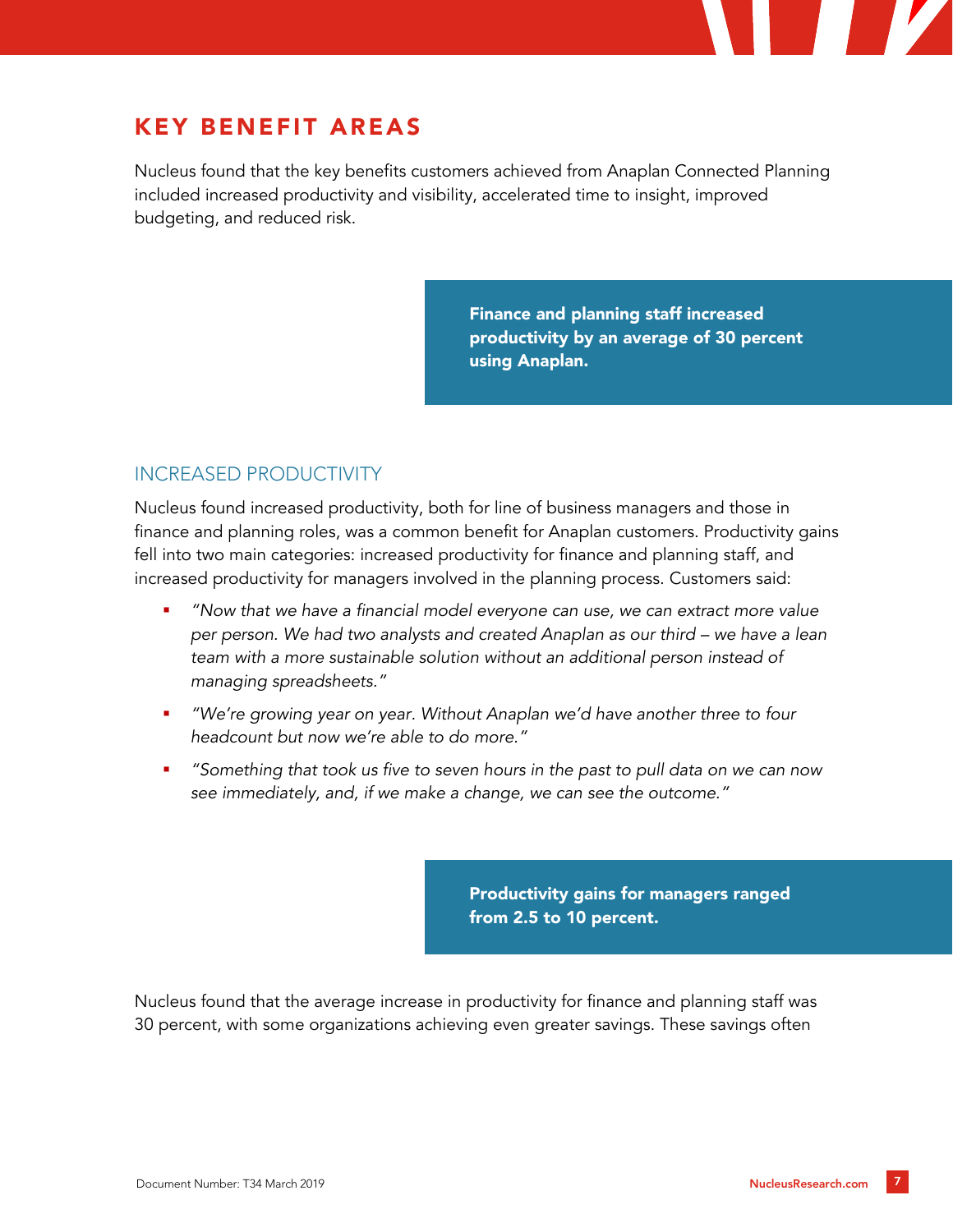resulted in the ability to grow without a commensurate increase in staff and enable users to focus on more value-added analysis rather than data gathering and validation.

For business managers, productivity gains varied widely, with most managers noting they were able to gain visibility into the impact of their decisions and perform "what-if" analyses that simply weren't possible before Anaplan. Nucleus found that productivity gains for managers ranged from 2.5 to 10 percent, with additional time savings for managers moving from a time-intensive annual budgeting and planning process.

#### INCREASED VISIBILITY

Increased visibility for decision making was a key benefit experienced by both line of business managers and finance and planning users. Key features, including top-down and bottom-up views and the ability to perform scenario analysis, gave managers greater visibility into data for faster, more confident decision making. Users said:

- *"The method we're using to forecast isn't that different, but the inputs are vastly different. Before we would ask business managers to enter their subjective forecasts. Today we get directly from source applications and an algorithm does the forecast.*  We can more quickly parse the data and have the discussion of challenging *assumptions instead of compiling and calculating."*
- *"We're doing things today that we could never have done in the old environment. We have more than 2000 sales people and track seven metrics – there's no way we could do that and it would be impossible to do in spreadsheets."*

#### ACCELERATED TIME TO INSIGHT

Faster time to insight was another common theme among Anaplan Connected Planning users. Users talked about the changing nature of meetings, and how they were more effective because everyone had the same data and could look at it together. Users said:

- *"Our conversations are much more strategic, because we're talking about the analysis and scenarios instead of the data."*
- *"Meetings are still happening; it's always easier to talk through things in person. In Anaplan we're able to click around and look at different things on the fly that you can't do with other tools. We don't necessarily have fewer meetings, but more valuable meetings."*
- *"Anaplan gives us real-time information, and the ability to see immediately, if we pull a lever, if it will really have the result we intended."*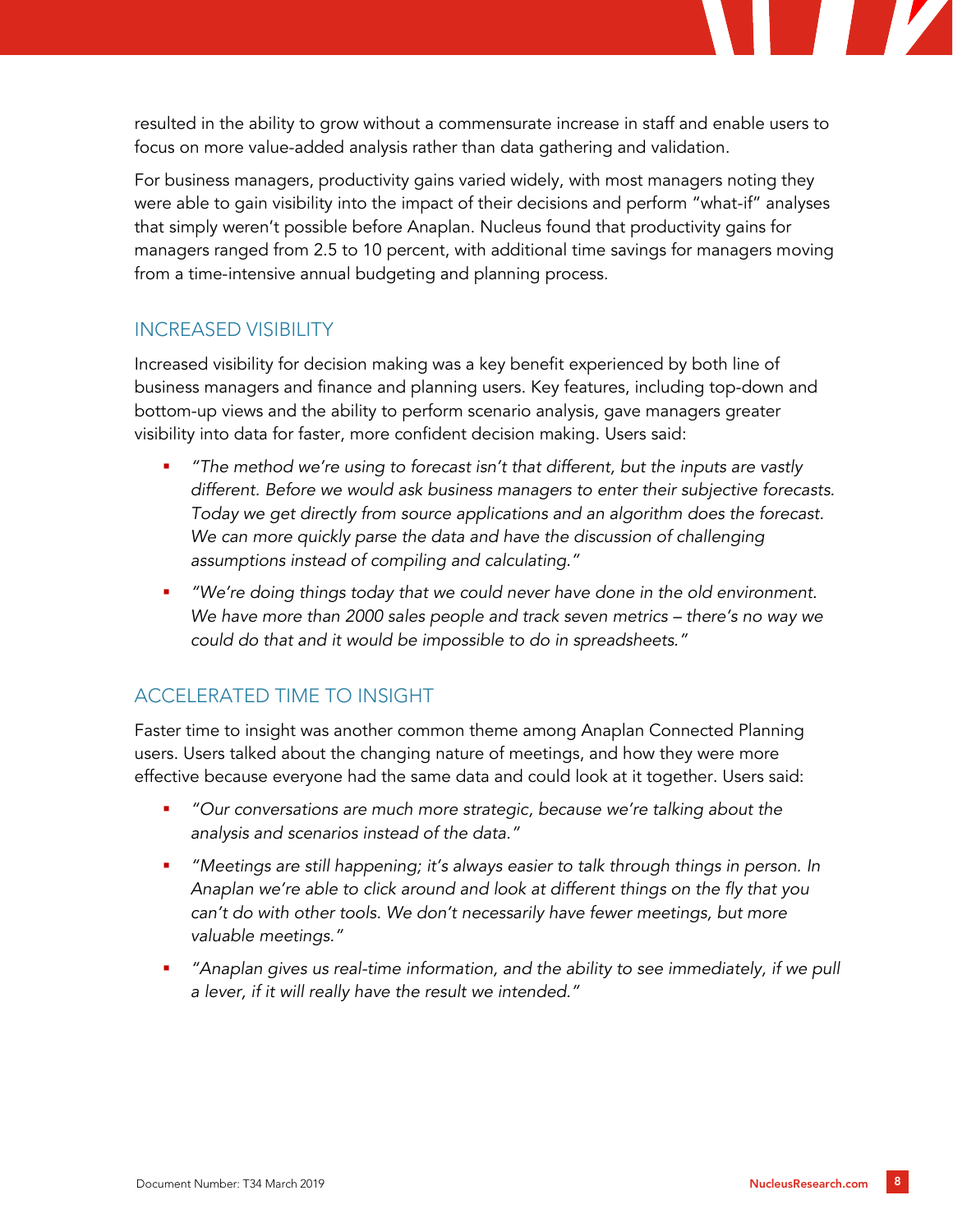#### IMPROVED BUDGETING AND REDUCED RISK

Nucleus also found that organizations were able to accelerate and reduce the number of revisions in their budgeting processes. Using Anaplan, they moved to a more fluid and ongoing approach to managing budgets by providing business users with ongoing up-todate views of their budgets' inputs and outputs.

Overall risk was reduced by enabling managers to rapidly see how immediate decisions would impact overall budgets and reduce the possibility of unexpected cost overruns. Users said:

- *"We're bringing marketing budgeting together with revenue projections so finance will understand how campaigns will impact profit and loss and everyone's talking the same language."*
- *"Before we were all over the place. Now we can forecast accurately – one quarter out we're within 1 to 1.5 percent."*

Anaplan users can reduce audit time by 20 to 30 percent.

Nucleus also found that because of the nature of connected planning, those responsible for managing audit processes were able to dramatically reduce the time devoted to audits. They were also able to more rapidly expose data to reviewers and auditors to accelerate audits and reduce overall audit costs. Although the impact on audit burdens varied based on the type of business, regulatory requirements, and planning processes supported by Anaplan, companies were able to typically reduce their overall audit time by 20 to 30 percent, with some experiencing greater savings.

## BEST PRACTICES

Nucleus found that Anaplan customers who were most successful with a connected planning strategy followed a number of common best practices: defining data and processes upfront, taking a phased approach, leveraging Anaplan platform resources, enabling executive sponsors, and addressing the human factors associated with changing the processes and norms for sharing data.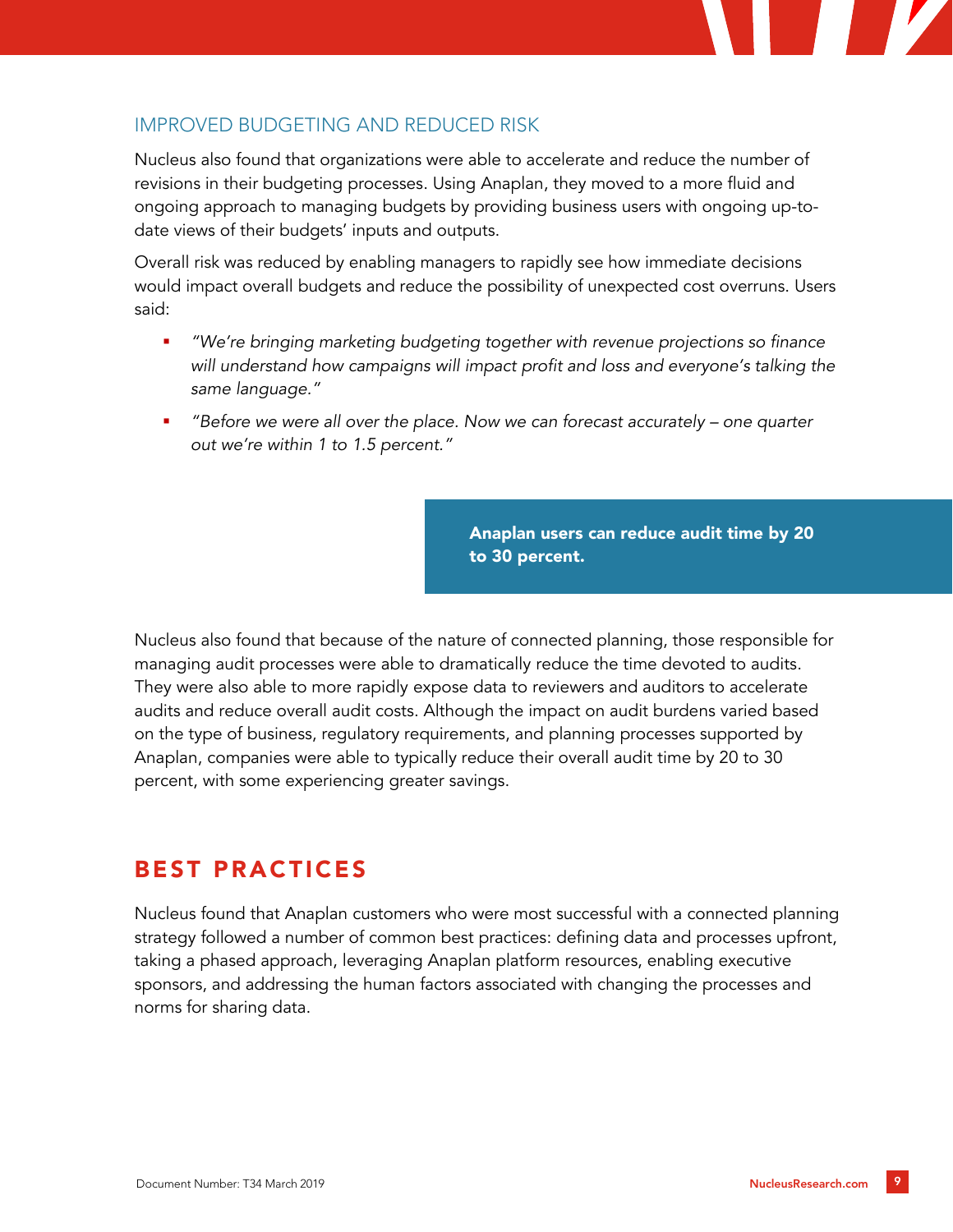### CLARIFY DATA DEFINITIONS AND PROCESSES

A common theme found among Anaplan customers who had been successful with their deployments was that they worked to have a common definition of data and clearly-defined processes at the organizational level to ensure that planning could be rolled out scalably as connected planning was adopted across the business.

#### TAKE A PHASED APPROACH

Nucleus found that most Anaplan customers took a phased approach to rolling out connected planning, starting in key areas such as sales or marketing and then extending to other parts of the enterprise. This enabled them to take advantage of the knowledge and skills gained from the first modeling efforts and accelerate time to value as their use of connected planning was extended.

#### LEVERAGE PLATFORM RESOURCES

Nucleus also found that customers who were able to take advantage of the reusable nature of modeling components as well as the prebuilt models, templates, and resources on AppHub were able to gain insight into best practices that accelerated their modeling efforts and, ultimately, time to value. Nucleus also found that customers were able to accelerate time to value by leveraging Anaplan community resources and training as well as Anaplan's Master Planner program.

#### ENABLE AN EXECUTIVE SPONSOR

All technology projects benefit from executive sponsorship. However, Nucleus found that Anaplan customers were most successful when they did more than just name an executive sponsor. Companies were most successful when they provided that sponsor with the tools and data to show the value of connected planning on an ongoing basis. In particularly, customers found that establishing a connected planning roadmap with milestones for value, often supported by the Anaplan Accelerate team, helped the sponsor to drive broader adoption of, and clear outcomes from, connected planning.

#### ADDRESS THE HUMAN FACTORS

Nucleus also found that organizations moving from a separated annual or quarterly planning process to connected planning also needed to address the human factors associated with sharing data and having greater accountability for outcomes. In connected planning, for example, the onus is on sales to get forecasts right, and on marketing to show the downstream impact on their investments. Although this is great for the business, greater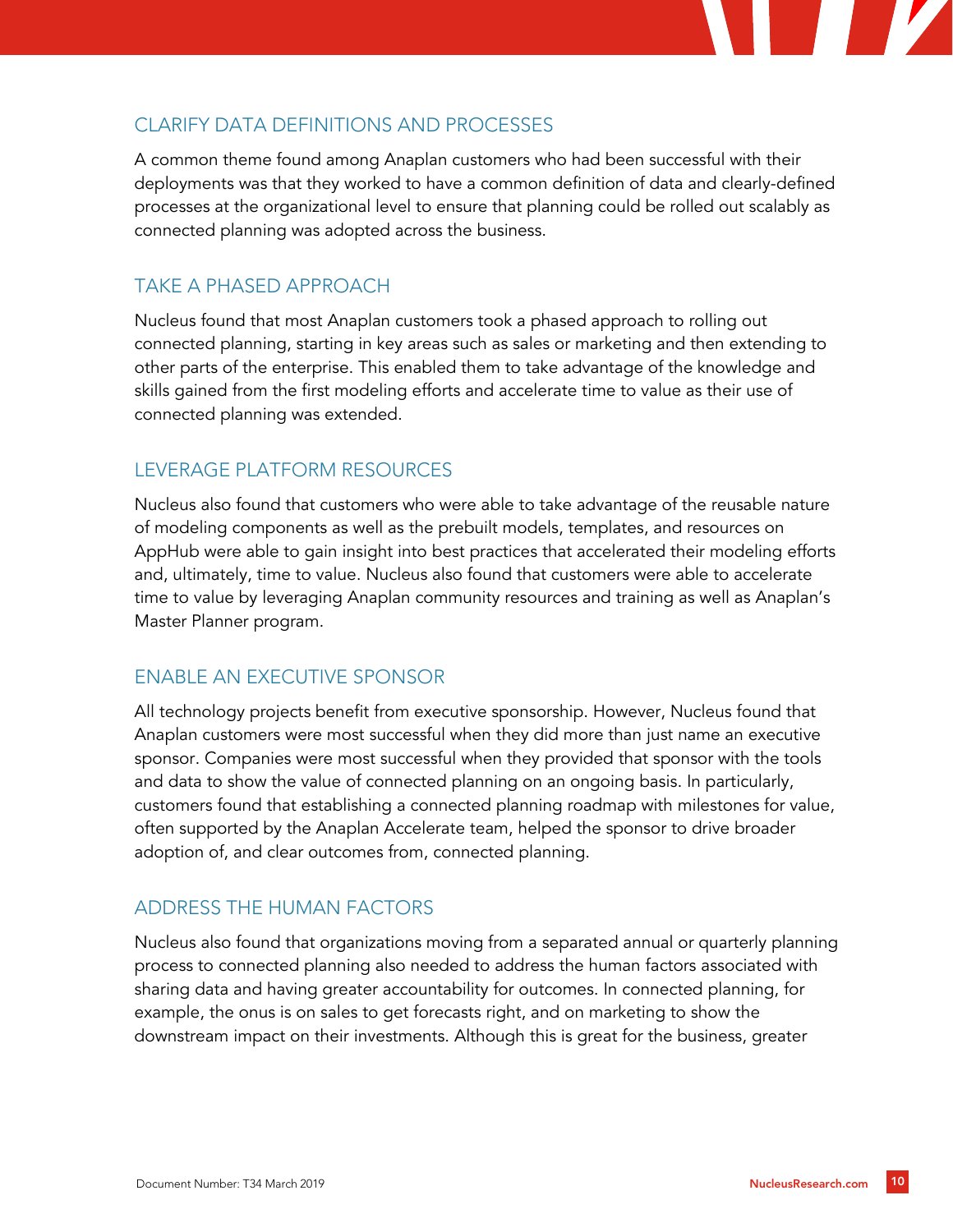visibility into previously siloed (and self-reported) data can make planners nervous. This makes executive sponsorship, and a defined effort to market the positive results of connected planning-driven decisions, such as reduced costs or risks avoided, all the more important.

## CONCLUSION

Business managers are increasingly challenged to make data-driven decisions based on multiple, interrelated, ever-changing data sources. The connected planning approach modernizes the planning process by leveraging a common platform and modeling approach. This enables not just better planning, but scenario analyses and ongoing decisions making based on actual (not historical or estimated) operational and financial data.

In examining the experiences of Anaplan customers, Nucleus found that they were able to leverage the Anaplan Connected Planning platform to dramatically reduce the time and effort spent gathering and validating data from multiple systems and focus instead on collaborative business planning. This resulted in not just increases in productivity for planners and business managers, but increased visibility, accelerated time to insight, and more data-driven decision making that reduced costs and mitigated risk.